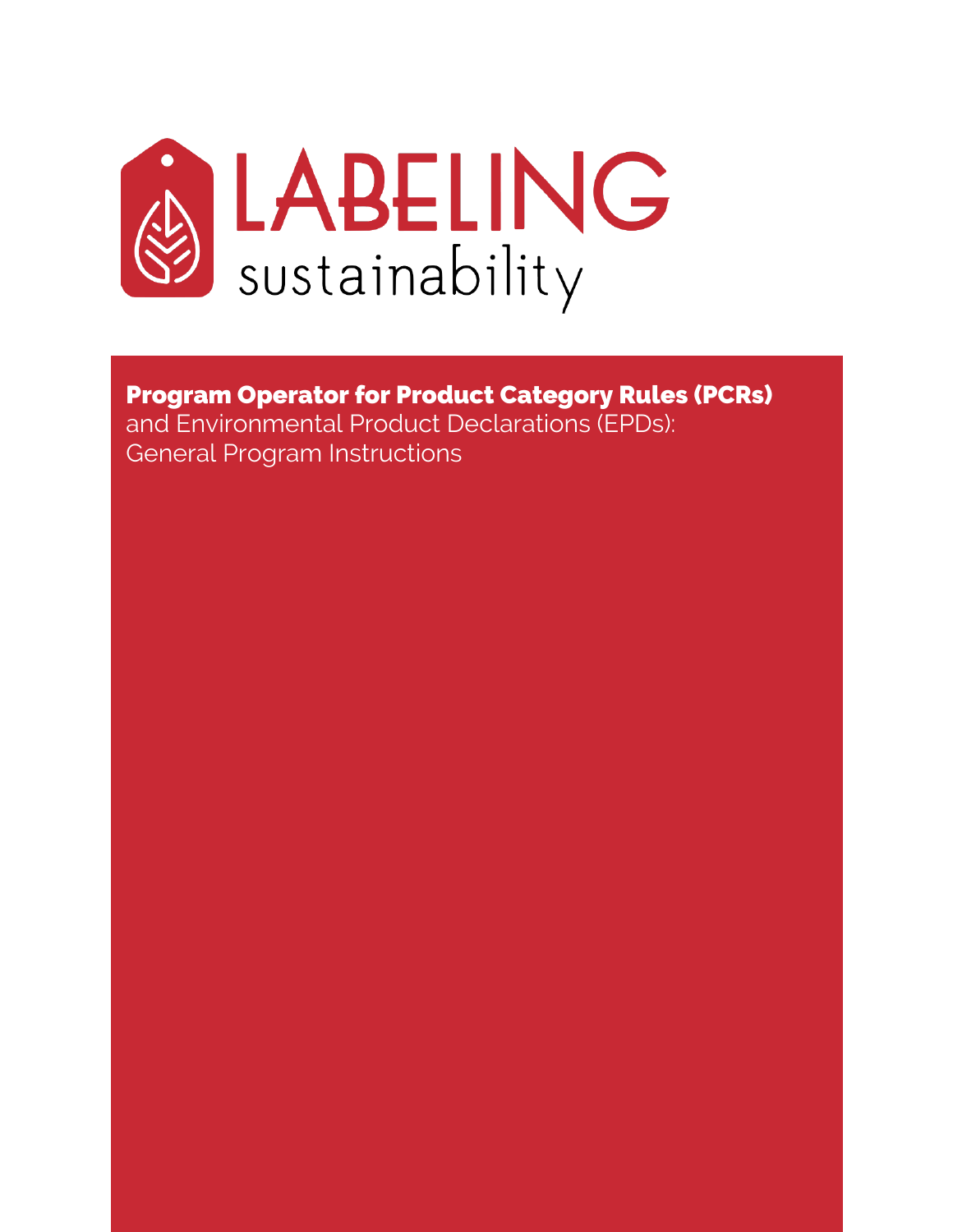# Table of Contents

| Introduction                                     | $\overline{c}$ |
|--------------------------------------------------|----------------|
| Program Scope                                    | $\overline{c}$ |
| Program Operator                                 | 2              |
| Program Objective                                | 3              |
| Intended Audience                                | 3              |
| <b>Interested Parties</b>                        | 3              |
| Data Confidentiality and Management              | $\overline{4}$ |
| Definition of Product Categories                 | $\overline{4}$ |
| Procedure for Development and Maintenance of PCR | $\overline{4}$ |
| Requirements for Comparability                   | 6              |
| Procedure for The Content of EPDs                | 6              |
| Procedure for The Verification of The EPDs       | 7              |
| Maintaining Publicly Available Lists             | 8              |
| <b>Funding Sources</b>                           | 8              |
| Periodic Review of Program Instructions          | 8              |
| Fees                                             | 8              |
| References                                       | 8              |

®.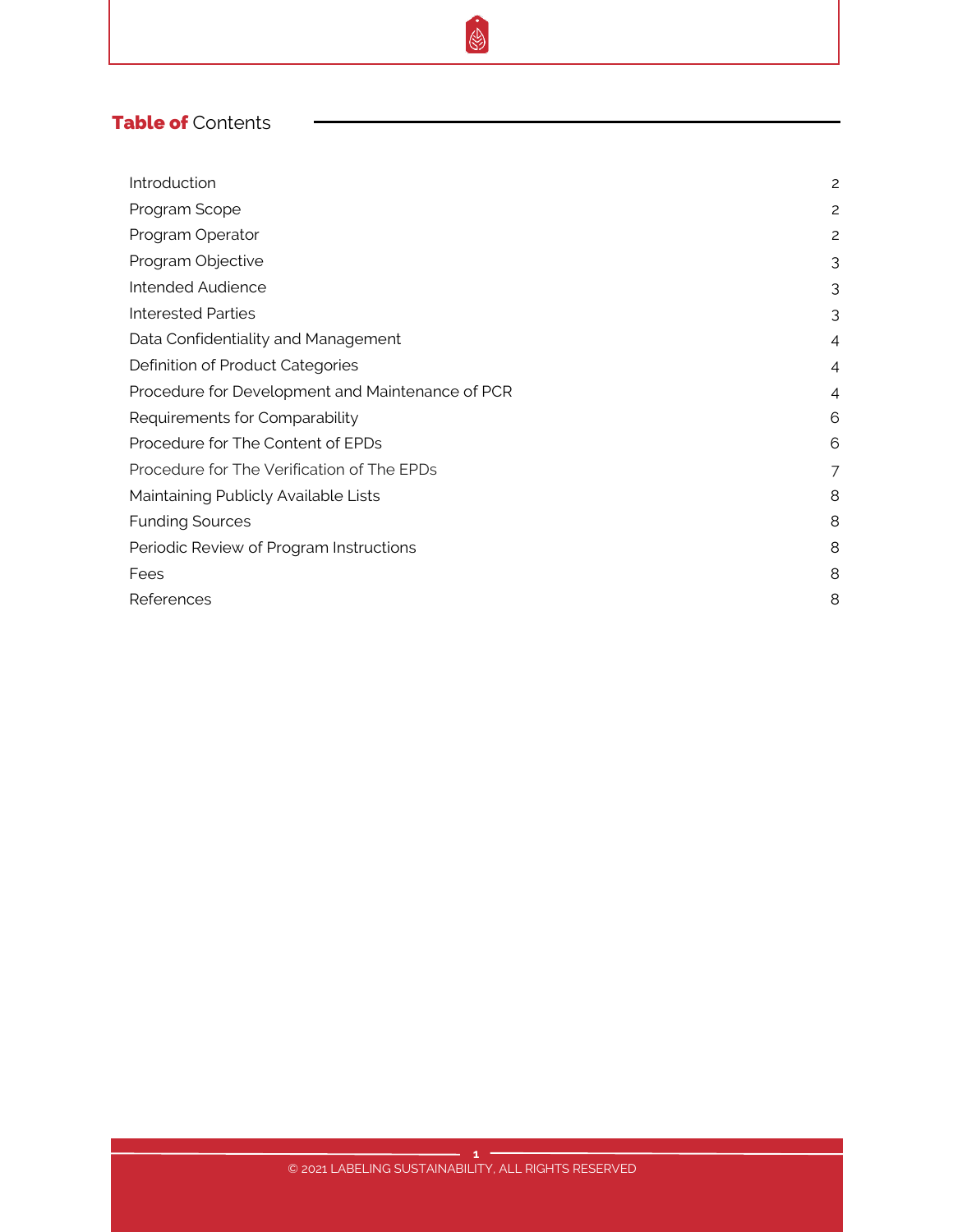## <span id="page-2-0"></span>Introduction

Labeling Sustainability administers product category rules (PCR) and environmental product declarations (EPDs) as a program operator following the International Organization for Standardization (ISO) 14025, Environmental labels and declarations — Type III environmental declarations — Principles and procedures and for building products, ISO 21930, Sustainability in building construction — Environmental declaration of building products. The General Program Instructions shall serve as the guidance for the administration and operation of Labeling Sustainability's EPD program operator program.

## **Program Scope**

This voluntary program is intended to assist users in understanding environmental considerations of products and materials and further environmental performance. Labeling Sustainability will exclusively develop and publish Type III environmental product declarations (EPDs) for construction products. As part of that process, Labeling Sustainability will adapt, modify, and publish relevant product category rules (PCR) for the construction and building product market exclusively. This includes permanent and non-permanent products for both the interior and exterior of buildings, construction, infrastructure products, and interior furnishings or products for the built environment. The Geographical scope of this program is global.

## **Program** Operator

Labeling Sustainability is a program operator responsible for preparing, maintaining, and communicating these program instructions governing the development, verification, and publication of PCR and EPDs for building materials and construction products. This program is operated exclusively under the provisions of ISO 14025 and is responsible for this EPD program scope and procedures, including review and maintenance. All companion documents can be found on the program operator's website.

As the program operator, by ISO 14025:2006, Labeling Sustainability shall be responsible for the following:

- 1. Preparing, maintaining, and communicating general program instructions;
- 2. Publishing the names of the organizations involved as interested parties in the program development;
- 3. Ensuring that the Type III environmental declaration requirements are followed. See the related document *"Validation of a Type III Environmental Product Declaration (EPD), A Company and Verifier Process Summary."*
- 4. Establishing a procedure to safeguard the consistency of data within a program;
- 5. Maintaining and publishing the lists and records of PCR documents and Type III environmental declarations within the program;
- 6. Monitoring changes in procedures and documents of related Type III environmental declaration programs and revising policies and documents when necessary. See "*Updating and Revising PCRs by Labeling Sustainability*."
- 7. Ensuring the selection of competent independent verifiers and PCR review panel members. See *"Application for Independent Verifiers and PCR Review Panel Specialists by Labeling Sustainability."*
- 8. Establishing a transparent procedure for the PCR review, including the scope of the review, details of the review, and how the PCR review panel is constituted. For these procedures, see "*PCR Review Panel Composition and Transparent Review Process Procedures by Labeling Sustainability";*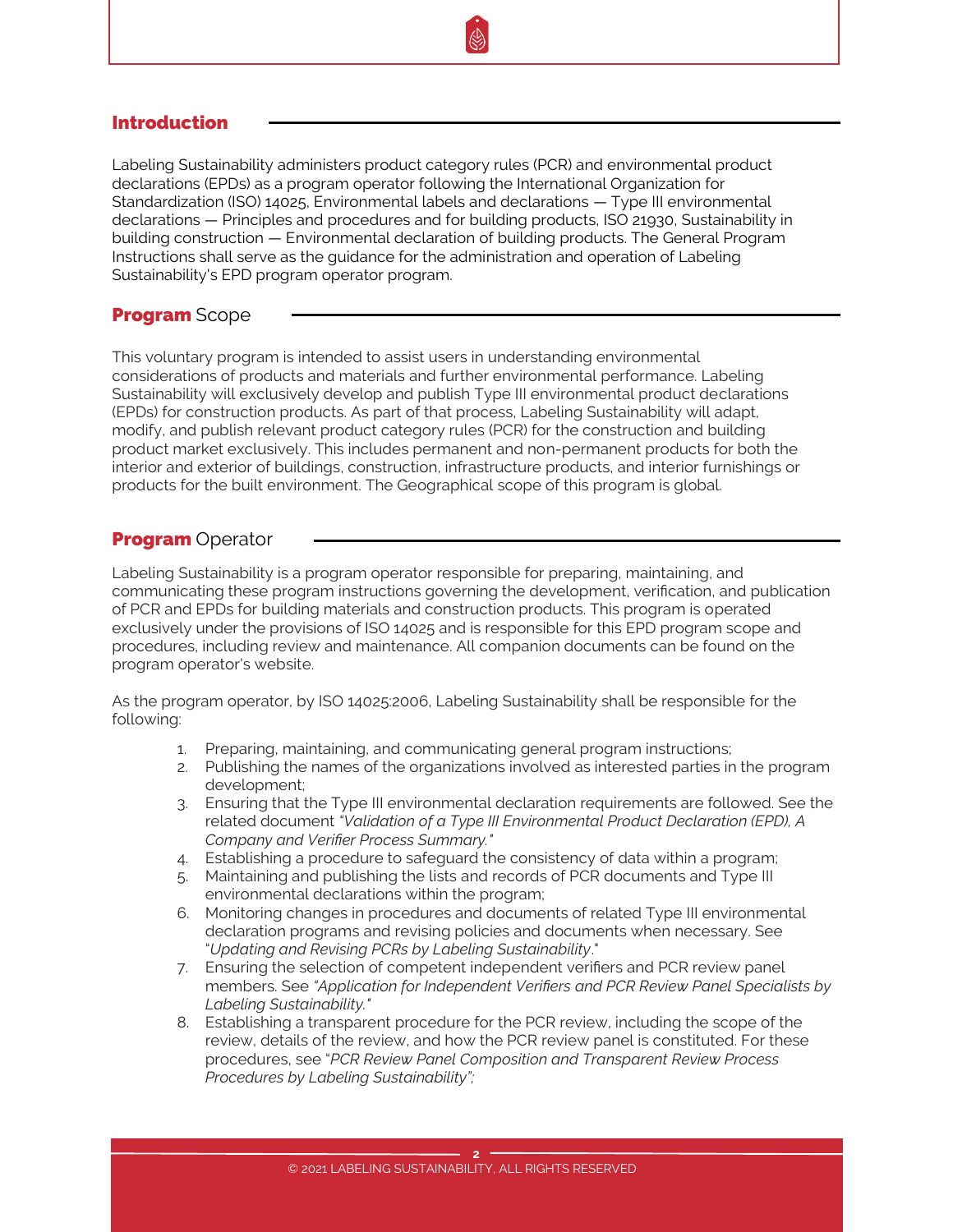<span id="page-3-0"></span>9. Establishing procedures to avoid misuse of references to this International Standard, the Type III environmental declaration program, its Type III environmental declarations, and, where relevant, its logo.

### **Program Objective**

The objective of this program is to develop, verify and publish EPDs of construction products based on life cycle assessment (LCA) in compliance with ISO 14025. All life cycle assessments will follow ISO 14040, ISO 14044, and ISO 21930.

Declarations developed through this program will be based on quantified life cycle assessments that are independently third-party verified. The program enables accurate environmental-related information to be presented; that information, in turn, will allow manufacturers, architects, contractors, building owners, and users to be more knowledgeable about products. The program will also foster improved environmental performance for building and construction materials manufacturers.

To achieve these objectives, Labeling Sustainability will:

- Select an existing qualified PCR, and modify it as required, to create a more specific PCR for construction products geared towards green building projects;
- Establish a transparent procedure for the review of the PCR, including details of the review process and how the PCR review panel is constituted;
- Ensure the selection of competent independent verifiers and PCR review panel members;
- Publish Type III environmental declarations within the program;
- Maintain publicly available lists and records of PCR documents and Type III environmental declarations within the program; and,
- Implement changes in procedures as required and revise the program and documents when necessary.

#### **Intended Audience**

The Type III environmental product declarations produced using the system by Labeling Sustainability are intended for use in business-to-business (B2B) communication and by design and construction professionals. EPDs will not be accepted as part of this program for business-toconsumer (B2C) communication. For B2C communication ISO 14025 requires additional considerations as outlined in Section 9 of the standard.

## Interested Parties

A balance of interested parties will be involved in the program and PCR development. Reasonable efforts will be made to achieve consensus throughout the process. These interested parties may include material suppliers, trade associations, manufacturers, academia, and environmental interests. Names of organizations (not individuals) interested in participating will be published as they are selected.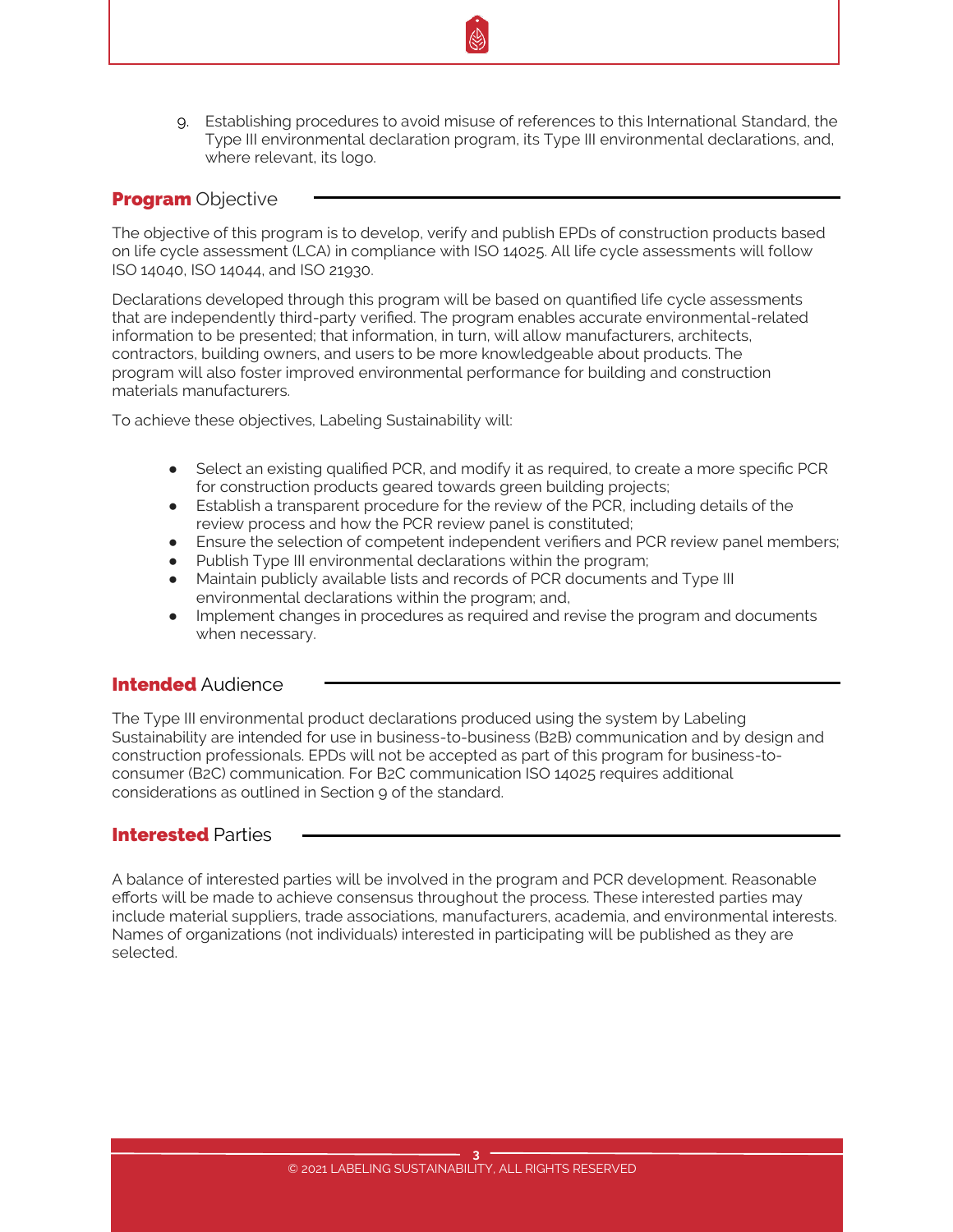## <span id="page-4-0"></span>**Data Confidentiality** and Management

Except for data and information required to be published in an EPD following the applicable PCR, any data or information supplied by or on behalf of parties seeking an EPD will be kept confidential when it is proprietary, covered by intellectual property rights and/or by other legal considerations, or according to business requirements.

### **Definition of Product Categories**

For this program, the product category accepted will be defined by MasterFormat; all categories covered under MasterFormat are included in the PCR developed by Labeling Sustainability. MasterFormat is a standard for organizing specifications and other written information for commercial and institutional building projects in the U.S. and Canada. MasterFormat is a product of the Construction Specifications Institute and Construction Specifications Canada. It lists titles and section numbers for organizing data about construction requirements, products, and activities. By standardizing such information, MasterFormat facilitates communication among architects, specifiers, contractors, and suppliers, which helps them meet building owners' requirements, timelines, and budgets.

The PCR includes the following sections and all their sub-categories: (the Construction Specifications Institute and Construction Specifications Canada, 2016)

03 00 00 Concrete 04 00 00 Masonry 05 00 00 Metals 06 00 00 Wood and Plastics 07 00 00 Thermal and Moisture Protection 08 00 00 Door and Windows 09 00 00 Finishes 10 00 00 Specialties 11 00 00 Equipment 12 00 00 Furnishings 13 00 00 Special Equipment 14 00 00 Conveying Systems 15 00 00 Mechanical 16 00 00 Electrical

#### **Procedure for Development** and Maintenance of PCR

Labeling Sustainability shall facilitate harmonization when developing a PCR for the building and construction products by adopting readily available PCR documents in the same product category and the appropriate market area.

Following ISO 14025, the PCR shall identify and document the goal and scope of the LCA-based information for the product category and the rules for producing the additional environmental information for the product category. The PCR shall also determine the life cycle stages to be included, the parameters to be covered, and how the parameters shall be collated and reported.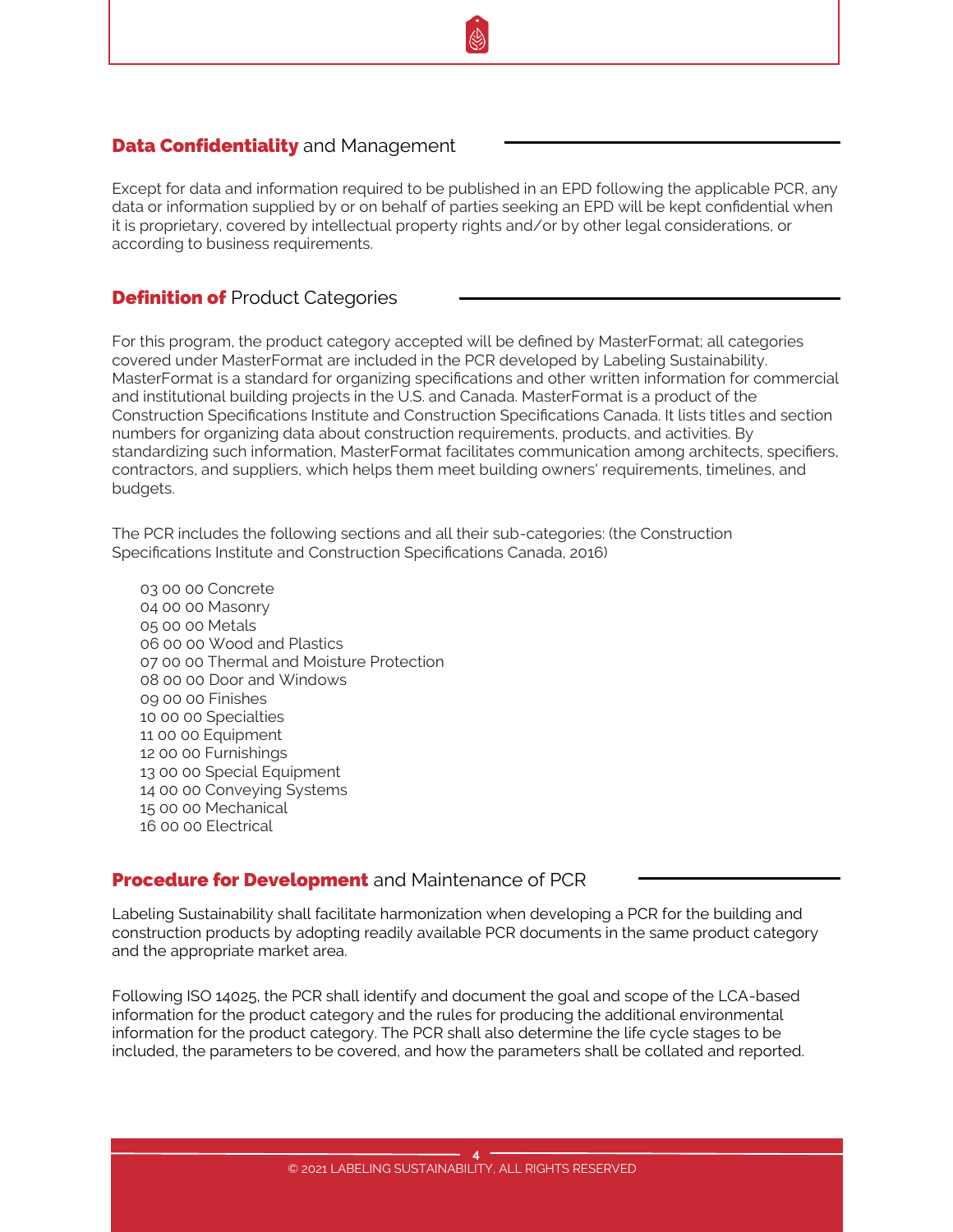The PCRs will contain the intended application, product category definition and description, goal and scope of the LCA-based information for the product category, and rules on producing the additional environmental information. They will also contain the details on the life-cycle stages (information modules) to be included, a procedure for inventory analysis, the parameters to be covered, how the parameters are collated and reported, and the period of validity.

The steps to the creation of a PCR are, but are not limited to:(International Standards Organization, 2006)

- Define product category
- Collect and/or produce an appropriate LCA
- PCR: Specify common goal and all relevant rules for product category LCA, predetermined parameters, rules on additional environmental information, requirements for reporting
- Write the requirements for producing the data specified by the PCR.

The PCR shall, at the minimum, contain the following information:

- 1. According to MasterFormat, the product category definition and description include technical specifications and the specification section, where the products are used to complete the construction work.
- 2. Goal and scope definition for the LCA of the product, according to the ISO 14040 series, including (International Standards Organization, 2006)
- 3. functional unit, system boundary, description of data,
- 4. criteria for the inclusion of inputs and outputs,
- 5. data quality requirements including coverage, precision, completeness, representativeness, consistency, reproducibility, sources and uncertainty, and units;
- 6. inventory analysis, including data collection, calculation procedures, and allocation of material and energy flows and releases;
- 7. impact category selection and calculation rules, if applied;
- 8. inventory data categories and impact category indicators for reporting in the LCA
- 9. specifications for hazard assessments for reporting additional information on coating, sealants, and adhesives used on a product, including materials and substances to be declared;
- 10. instructions for producing the data required to develop the declaration
- 11. instructions on the content and format of the Type III environmental declaration
- 12. information on which stages are not considered if the declaration is not based on an LCA covering all life cycle stages; and
- 13. Period of validity

PCRs will be titled to include the CSI MasterFormat Number. An example title would be: "Product Category Rules for Preparing an Environmental Product Declaration for Building and Construction Products as Categorized in CSI MasterFormat XX 00 00, (Category Description)".

PCRs are developed through a consultative process with interested parties in the green building or building materials and construction market. Meetings will be organized by Labeling Sustainability staff. Meetings will be conducted electronically when possible. PCRs will be independently reviewed by a third-party panel consisting of at least three members. The panel members will provide an appropriate mix of interested party perspectives and competencies. A most up-to-date and complete list of PCR review procedures can be found on Labeling Sustainability's website.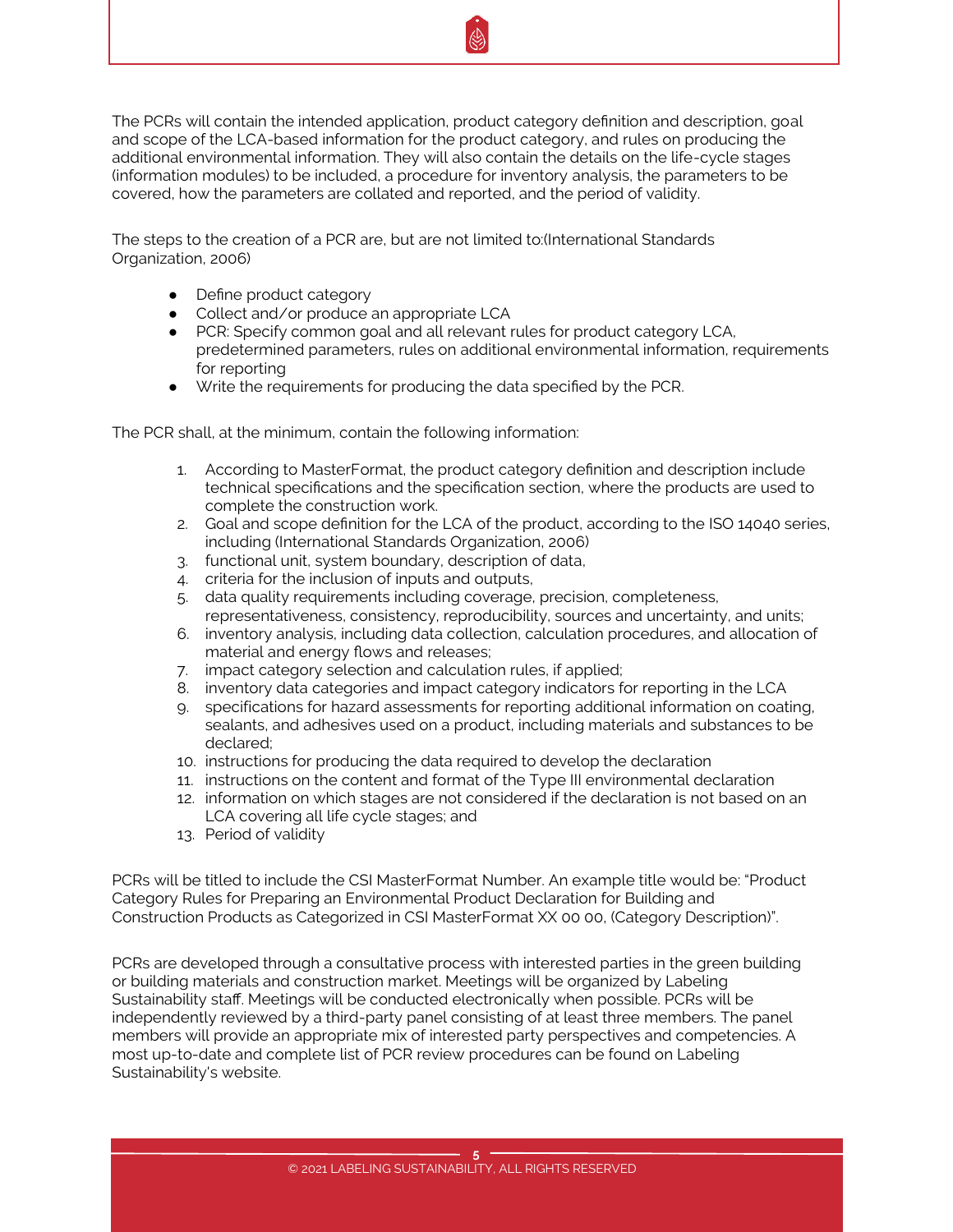<span id="page-6-0"></span>The PCR review shall demonstrate that:

- The PCR was developed following the ISO 14040 series of standards and Section 6.7.1 of ISO 14025;
- The PCR fulfills the general program instructions; and
- The LCA-based data and results, together with the additional environmental information prescribed in the PCR, describe the significant environmental aspects of the product.

## **Requirements** for Comparability

Comparability of different Type III environmental declarations shall be deemed to have been achieved when the following conditions are met. First, the product category and definition are identical, and all information outlined in the PCR above is equivalent.

## **Procedure for The Content of FPDs**

As required by ISO 14025, The following information shall be included in any Type III environmental declaration according to the PCR: (EPD International, 2017)

- Identification and description of the organization making the declaration;
- Description of the product:
- Product identification which can include trade name under which it is sold or the model number;
- Name of the program and the program operator's address and, if relevant, logo and website;
- PCR identification;
- Date of publication and period of validity;
- Data from LCA, LCI, or information modules;
- Additional environmental information;
- Information about the product including specification of materials and substances that can adversely affect human health and the environment, in all stages of the life cycle;
- Information on which stages of the life cycle analysis are not considered, if the declaration is not based on an LCA covering all life cycle stages (cradle to grave);
- A statement that environmental declarations from different programs may not be comparable;
- Does not apply to proprietary information relating to materials and substances covered by intellectual property rights or similar legal restrictions. It may also not be appropriate for declarations concerning intangible products.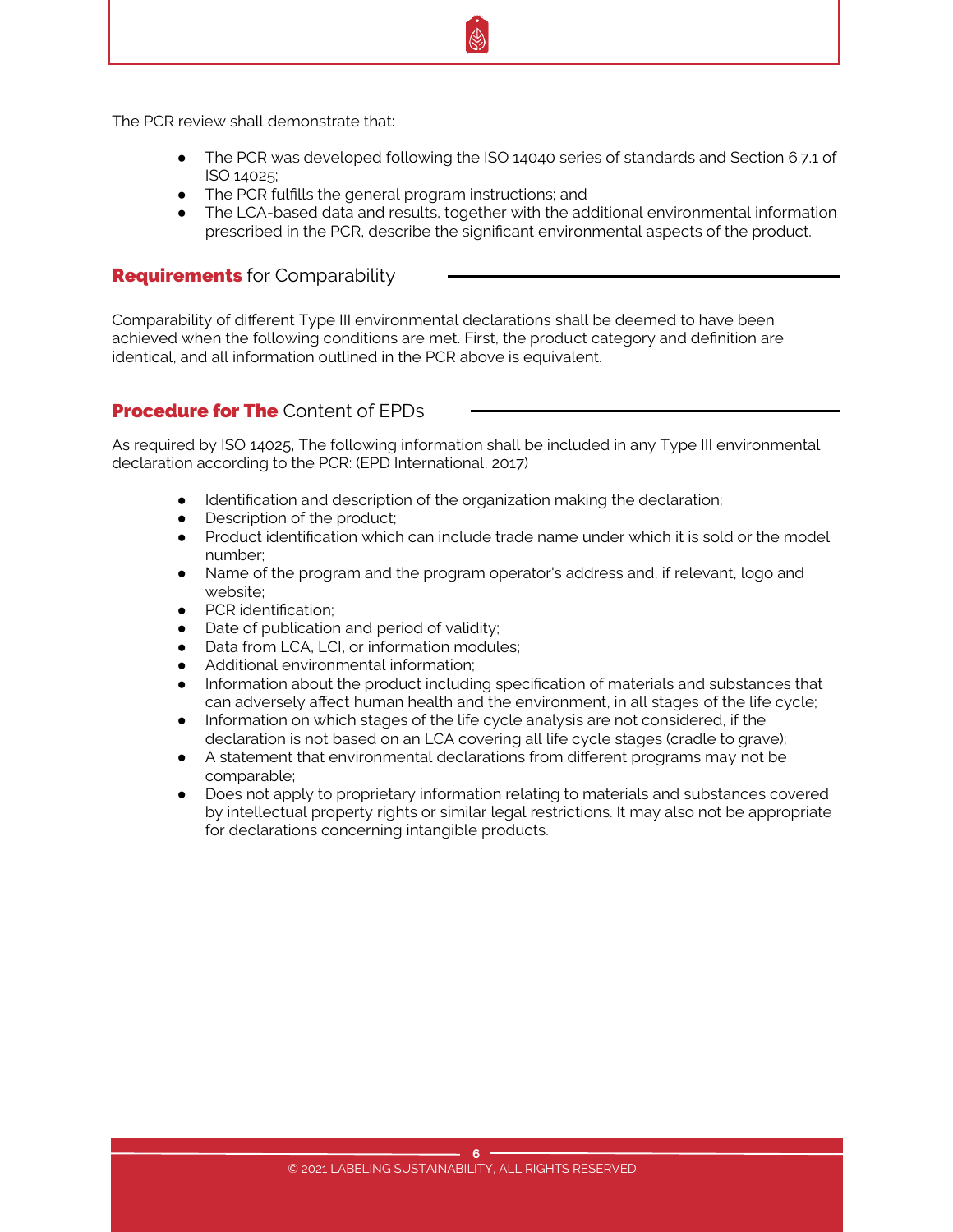<span id="page-7-0"></span>

| <b>Declared Product</b>                                              | This Environmental Product Declaration<br>(EPD) covers bench products produced<br>by Declared unit:                                                                                                          |
|----------------------------------------------------------------------|--------------------------------------------------------------------------------------------------------------------------------------------------------------------------------------------------------------|
| <b>Declaration Owner</b>                                             |                                                                                                                                                                                                              |
| <b>Program Operator</b>                                              | Labeling Sustainability<br>11670 W Sunset Blvd<br>Los Angeles, CA 90049<br>www.epdregistration.com                                                                                                           |
| <b>Product Category Rule</b>                                         | ISO 21930:2017 Sustainability in buildings<br>and civil engineering works - Core rules<br>for environmental product declarations of<br>construction products and services and<br>Sub Product Category Rule   |
|                                                                      | PCR Program Operator:<br>PCR review was conducted by:                                                                                                                                                        |
| <b>Independent LCA</b><br><b>Reviewer and EPD</b><br><b>Verifier</b> | This declaration was independently<br>verified following ISO 14025:2006.<br>Independent verification of the<br>declaration, according to ISO 14025:2006.<br>Internal D; External D X<br>Third-Party Verifier |
| Date of Issue                                                        |                                                                                                                                                                                                              |
| <b>Period of Validity</b>                                            | 5 years; valid until                                                                                                                                                                                         |
| <b>EPD Number</b>                                                    |                                                                                                                                                                                                              |

## **Procedure for The Verification of The EPDs**

A complete procedure manual is available on Labeling Sustainability's website titled "*Validation of an Environmental Product Declaration (EPD), A Company and Verifier Process Summary*."

Labeling Sustainability shall require the EPD verification to comply with the following to determine whether the EPD is in conformance with:

- ISO 14020 and the relevant requirements of ISO 14025;
- General program instructions; and
- Current and relevant PCR